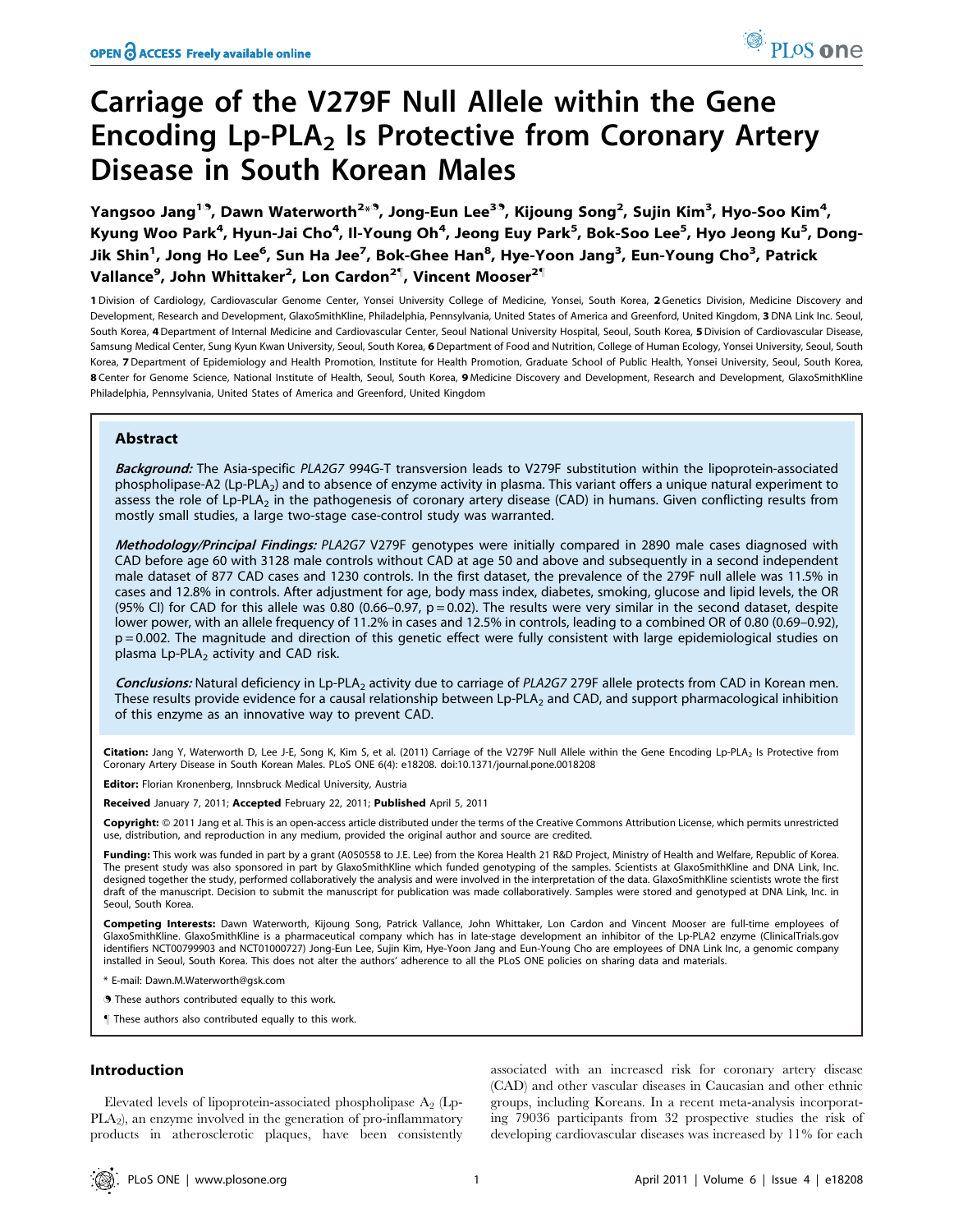standard deviation (SD) unit increase in  $L_p$ -PLA<sub>2</sub> activity, after correction for other cardiovascular risk factors [1]. The amplitude of the association with CAD was comparable to that of non-HDL cholesterol or systolic blood pressure in these populations. These epidemiological studies have prompted the discovery of pharmacological agents which would inhibit this enzyme and so may prevent the development of cardiovascular diseases. Such agents have shown promise in pre-clinical and early clinical development [2] and are presently in late-stage development [3,4].

A study of Lp-PLA<sub>2</sub> activity in Japanese subjects identified a non-functional (null) V279F allele within the  $L_p$ -PLA<sub>2</sub>–encoding gene PLA2G7, due to a G to T transversion in exon 9 at position 994 [5]. At least 10 separate reports [5–14] have demonstrated that homozygous carriers of this variant are lacking the enzyme in plasma and that heterozygous carriers have around 50% the activity of individuals carrying two copies of the wild-type allele. The 279F null allele is relatively frequent in Japan, with approximately 25% and 2% of the population carrying one or two copies[6], respectively, and its prevalence shows a declining gradient towards the West, with intermediate frequencies in China and Korea[8], rare carriers in the Middle East [15] and almost complete absence in Europeans. This discovery provides a natural experiment to gain insight into the causal contribution of  $\text{Lp-PLA}_2$ to the pathogenesis of CAD, and as such shall complement epidemiological studies and contribute to our understanding of the causality of  $L_p-PLA_2$  in atherogenesis in humans. Other common variants within PLA2G7 have been reported, and have minimal, if any effects on  $L_p\text{-PLA}_2$  activity as compared to the V279F. In particular, the most well characterized of those, A379V confers only a 7.2% difference in  $L_p$ -PLA<sub>2</sub> activity between AA and VV homozygotes[16].

Several reports have been published on the association between the V279F allele and CAD in Asians. An early study in Japanese subjects showed an increased risk for myocardial infarction (MI) and stroke in carriers of 279F variant[6,13], whereas a subsequent

Table 1. Characteristics of the participants in Studies 1 and 2.

study showed only a male- and high cholesterol-specific increased risk [17] . Others reported no association in either Japanese or Chinese subjects[7,18]; lastly a decreased risk of CAD was observed in male carriers of the 279F null allele from Korea [8]. As small sample size (i.e. <1000 CAD cases) and multiple-testing issues due to subgroup analyses were likely factors in the disparity of the results, an appropriately powered study was warranted to better estimate the effect of the null allele on CAD risk. Here, we report the results from a two-stage case-control analysis we performed in men from South Korea. The first dataset (Study 1) comprised 2890 cases diagnosed with relatively premature CAD and 3128 controls clinically devoid of the disease. As a positive control to test for any bias in ascertainment, we used a common (allele frequency  $\sim 50\%$ ) single nucleotide polymorphism (SNP) marker within the 9p21 CDKN2A/B locus which has been robustly associated with CAD in European [19–21] and in Asian populations [19,22], including in Korea [23,24]. Recent metaanalysis of the effect of 9p21 on CAD risk in 22 studies comparing a total of 35877 cases and 95837 controls showed that carriage of 1 copy of the risk allele is associated with a  $\sim$ 25% increase in the risk of CAD. [25] The PLA2G7 V279F variant was subsequently tested within a second, independent group of 877 cases and 1230 controls (Study 2).

## Results

A total of 2890 CAD cases and 3128 non-CAD controls were included in Study 1 (Table 1). Given the design of the study, CAD cases were younger than controls. As expected and despite their younger age, cases had a larger BMI and higher levels of glucose and lipids, with lower HDL-cholesterol levels, and a larger proportion of them were smokers or diabetic. The majority of CAD cases were on statins, which may explain the lower levels of total and LDL-cholesterol. After correction for statin usage, LDLcholesterol levels were slightly higher in cases than controls.

|                                      | Study 1                       |                    | Study 2    |                     |                    |            |
|--------------------------------------|-------------------------------|--------------------|------------|---------------------|--------------------|------------|
| <b>Characteristic</b>                | <b>CAD</b>                    | Control            | $p$ value* | <b>CAD</b>          | Control            | $p$ value* |
| l n                                  | 2890                          | 3128               |            | 877                 | 1230               |            |
| Age (yrs)                            | $51.1 \pm 6.5$                | $58.4 \pm 6.0$     | 3.5E-267   | $56.6 \pm 8.2$      | $52.7 \pm 9.0$     | 1.0E-28    |
| BM (kg/m <sup>2</sup> )              | $25.3 \pm 2.9$                | $24.0 \pm 2.8$     | 6.8E-57    | $25.1 \pm 2.9$      | $24.2 \pm 2.6$     | 1.8E-11    |
| Glucose (mmol/L)                     | $6.3 \pm 2.4$                 | $5.1 \pm 1.1$      | 2.6E-120   | $5.69 \pm 1.9$      | $5.08 \pm 0.67$    | 7.9E-06    |
| Triglycerides (mmol/L)               | $1.57(0.11 - 23.5)^{\dagger}$ | $1.53(0.34 - 8.9)$ | 0.03       | $1.50(0.36 - 10.8)$ | $1.33(0.17 - 8.5)$ | 1.8E-07    |
| Total cholesterol (mmol/L)           | $4.62 \pm 1.1$                | $4.94 \pm 0.91$    | 3.9E-35    | $4.34 \pm 1.1$      | $5.07 \pm 0.90$    | 8.6E-54    |
| HDL-cholesterol (mmol/L)             | $1.06 \pm 0.26$               | $1.19 \pm 0.30$    | 5.9E-63    | $1.14 \pm 0.30$     | $1.27 \pm 0.34$    | 7.4E-21    |
| LDL-cholesterol (mmol/L)             | $2.74 \pm 0.99$               | $2.96 \pm 0.86$    | $9.2E-23$  | $2.43 \pm 0.90$     | $3.09 \pm 0.85$    | $1.2E-53$  |
| Corrected LDL-cholesterol (mmol/L)** | $3.11 \pm 1.2$                | $2.96 \pm 0.86$    | 0.01       | $2.75 \pm 1.02$     | $3.09 \pm 0.85$    | 1.4E-18    |
| Myocardial Infarction (%)            | 42%                           | 0%                 | na         | 46%                 | 0%                 | na         |
| Diabetes (%): Missing n              | 29%: 208                      | 5%: 85             | 1.2E-132   | 29%: 0              | $0\%: 0$           | 1.1E-108   |
| Statin (%): missing n                | 58%: 385                      | $0.1\%$ : 640      | 1.0E-267   | 59%: 4              | 0.1%: 159          | 1.4E-227   |
| Smoking (%): missing n               | 83%: 337                      | 59%: 73            | 3.6E-89    | 85%: 3              | 74%: 2             | 3.1E-09    |

Values are mean  $\pm$  SD.

<sup>†</sup>Value is median (minimum - maximum).

\*\*LDL-cholesterol levels were adjusted for the use of statins by multiplying levels by 1.25.

\*Continuous data were tested using 2-tailed Student t-test or Wilcoxon test and categorical data were tested using Chi-square test for comparison between CAD and controls.

na: not applicable.

doi:10.1371/journal.pone.0018208.t001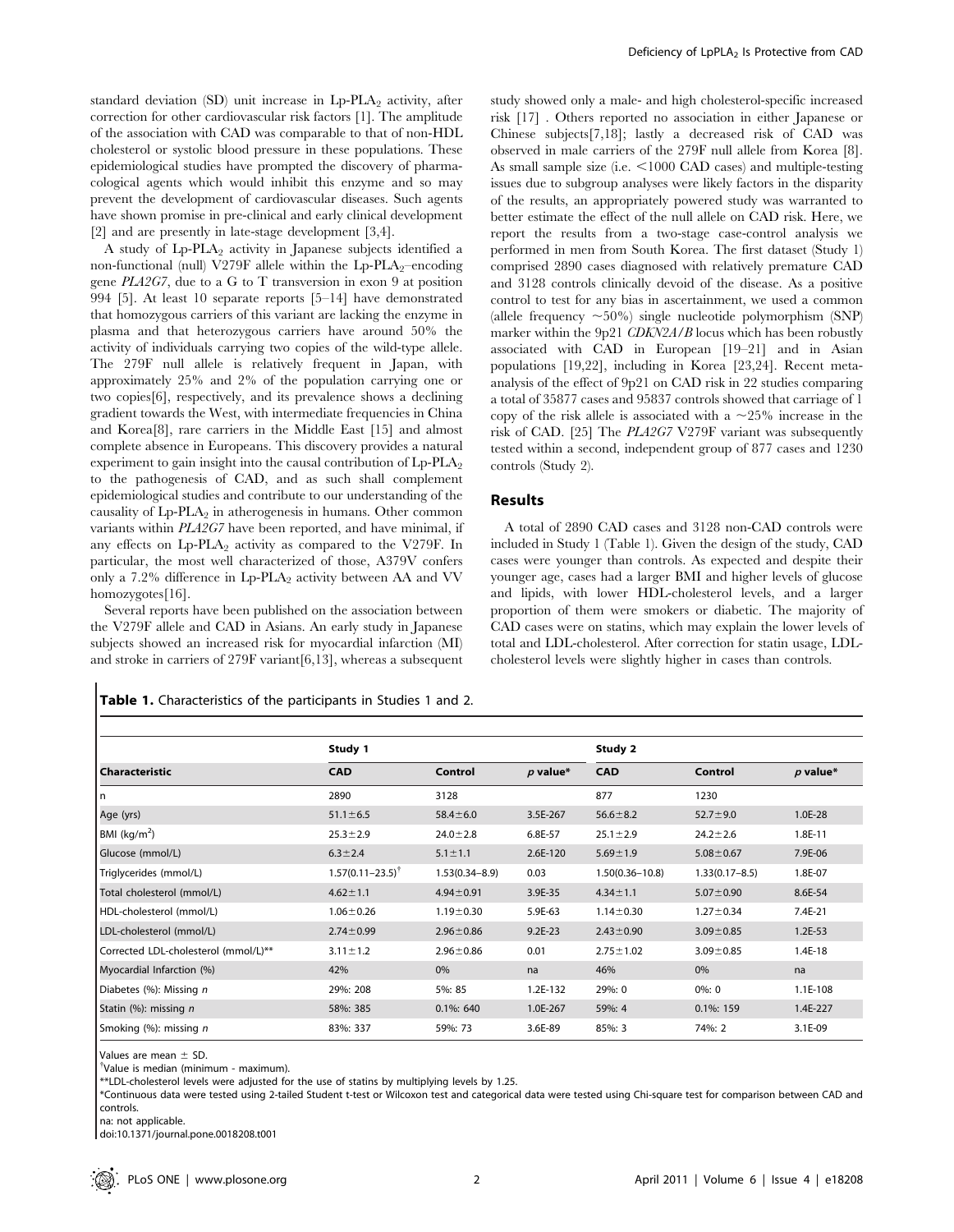RS10757274 within the 9p21 locus was used as a positive control for genetic association with CAD. As expected, the risk allele (G) frequency was significantly higher among CAD cases, and in the subgroup with MI (Table 2 lower panel). The PLA2G7 279F null allele (Table 2 upper panel) was slightly underrepresented among cases with CAD (11.5%) and MI (11.2%) compared to controls (12.8%).

Logistic regression analysis was performed to adjust for differences in various cardiovascular risk factors between the cases and the controls (Table 3). Smoking, diabetes, BMI, glucose, triglycerides and HDL-cholesterol levels were significantly associated with CAD. After inclusion of these covariates into the model, each copy of the 9p21 locus SNP was associated with an increased risk of CAD of 1.28 (95% CI 1.16–1.42, p =  $2.4 \times 10^{-6}$ ). Conversely, the PLA2G7 279F allele was associated with a reduced CAD risk of 0.80 (0.66–0.97,  $p = 0.02$ ), and the effect tended to be gene-dosage dependent, with an OR 0.79 (0.64–0.98) and 0.69 (0.33–1.44) for carriers of one and two copies of the 279F allele, respectively. The protective effect of the null allele was slightly more pronounced for CAD cases with MI [OR  $0.72$  (0.56–0.94), p = 0.01].

To consolidate these findings, the PLA2G7 V279F variant was subsequently examined in Study 2, an independent dataset. The clinical characteristics of the participants in this study were very similar to the ones observed in Study 1 (Table 1), with the difference that a less restrictive age criteria was used. The prevalence of the PLA2G7 279F allele was almost identical in cases from Studies 1 and 2, and also in controls from these two independent studies; in particular, the prevalence of 279F in Study 2 was equally lower in cases with CAD (11.2%) and MI (11.3%) compared to controls (12.5%)(Table 2). In the logistic regression model, this allele tended to offer a protection against CAD with a magnitude and direction which were similar to the one observed in Study 1 [OR 0.80  $(0.65-0.98)$ , p = 0.04]. If an identical age criteria to the first study was used in Study 2, despite a smaller sample size the results were very similar [OR 0.81 (0.62–1.06), p = 0.13], therefore only results from the full sample are presented. Meta-analysis of the two studies revealed that the 279F null allele was associated with an overall 20% [OR 0.80 (0.69–0.92),

 $p = 0.002$ ] and 25% reduction [OR 0.75 (0.62–0.90),  $p = 0.002$ ) in the risk of CAD or MI, respectively (Table 3 and Figure 1). The association with CAD was not solely dependent on the MI group, as an analysis of CAD without MI remained significant, OR 0.82  $(0.73-0.98)$ , p = 0.03.

One potential limitation of this study is the fact that not all cases and controls were collected from the same sites. In order to assess heterogeneity between sites, we examined the prevalence of the 279F allele in each site individually. The allele frequency was very consistent between sites, ranging from 11.3% to 11.8% for CAD cases and from 12.6% to 13% in controls (Table S1), without any overlap between the two groups.

### **Discussion**

In this study, the largest to date to explore the association between the PLA2G7 V279F variant and CAD, we provide consistent evidence that this null allele offers a significant protection against CAD, in particular myocardial infarction, in Korean males.

The present data shows that carriage of one copy of the 279F null allele was associated with a 20% reduction in risk for CAD. Our finding is consistent with the expected reduction in CAD risk, when considered in light of prior reports showing that each allele is associated with a  $\sim$  50% reduction in plasma Lp-PLA2 activity [5– 14]. In the meta-analysis by Thompson et al [1], a 50% reduction in Lp-PLA<sub>2</sub> activity/mass corresponded to  $\sim$ 1.5–2.0 SD, depending on the studies included in the meta-analysis, and each SD was associated with an 11% reduction in risk of CAD. This is fully consistent with the estimate of 20% reduction obtained empirically here. The convergence and consistency of the present genetic results with the epidemiological data on Lp-PLA2 activity and CAD risk supports a causative role for  $L_p-PLA_2$  in the generation of CAD.

Taken together, these findings support the use of pharmacological agents that would inhibit  $L_p-PLA_2$  as a way to prevent CAD. Pharmacological inhibition of the enzyme using darapladib averages 80%, and therefore the effect may be more pronounced

Table 2. Genotype (n, %) and allele frequencies of V279F (PLA2G7) and RS10757274 (9p21) in Studies 1 and 2.

|                | Study 1    |         |          |                   |                      | Study 2    |           |         |                   |                   |  |
|----------------|------------|---------|----------|-------------------|----------------------|------------|-----------|---------|-------------------|-------------------|--|
|                | <b>CAD</b> | MI      | Control  | p1                | p2                   | <b>CAD</b> | MI        | Control | p1                | p <sub>2</sub>    |  |
| PLA2G7         |            |         |          |                   |                      |            |           |         |                   |                   |  |
| W n(%)         | 2205(76)   | 876(77) | 2345(75) | 0.10 <sup>a</sup> | 0.17 <sup>a</sup>    | 692(79)    | 317(77.9) | 933(76) | $0.44^{a}$        | 0.23 <sup>a</sup> |  |
| $VF n(\%)$     | 564(20)    | 217(19) | 679(22)  |                   |                      | 174(20)    | 88(21.6)  | 264(21) |                   |                   |  |
| FF n(%)        | 40(1)      | 16(1)   | 53(2)    |                   |                      | 11(1)      | 2(0.5)    | 20(2)   |                   |                   |  |
| MAF* (%)       | 11.5       | 11.2    | 12.8     | 0.03 <sup>b</sup> | $0.10^{b}$           | 11.2       | 11.3      | 12.5    | 0.21 <sup>b</sup> | $0.37^{b}$        |  |
| Missing n(%)   | 81(3)      | 25(2)   | 51(1)    |                   |                      | 0(0)       | 0(0)      | 13(1)   |                   |                   |  |
| 9p21           |            |         |          |                   |                      |            |           |         |                   |                   |  |
| AA n(%)        | 693(24)    | 256(23) | 979(31)  | $1.4E-11a$        | $2.4E-09a$           |            |           |         |                   |                   |  |
| AG n(%)        | 1402(49)   | 556(49) | 1485(47) |                   |                      |            |           |         |                   |                   |  |
| $GG \n  n(\%)$ | 698(24)    | 280(25) | 586(19)  |                   |                      |            |           |         |                   |                   |  |
| MAF* (%)       | 50.1       | 51.1    | 43.6     | $1.7E-12^{b}$     | 3.9E-10 <sup>b</sup> |            |           |         |                   |                   |  |
| Missing n(%)   | 97(3)      | 42(4)   | 78(2)    |                   |                      |            |           |         |                   |                   |  |

\*Minor Allele Frequency. MI: myocardial infarction.

p1: p value for comparison of CAD vs control; p2: p value for comparison of myocardial infarction vs control.

<sup>a</sup>p value for comparison of genotype frequency;

bp value for comparison of allelic frequency.

doi:10.1371/journal.pone.0018208.t002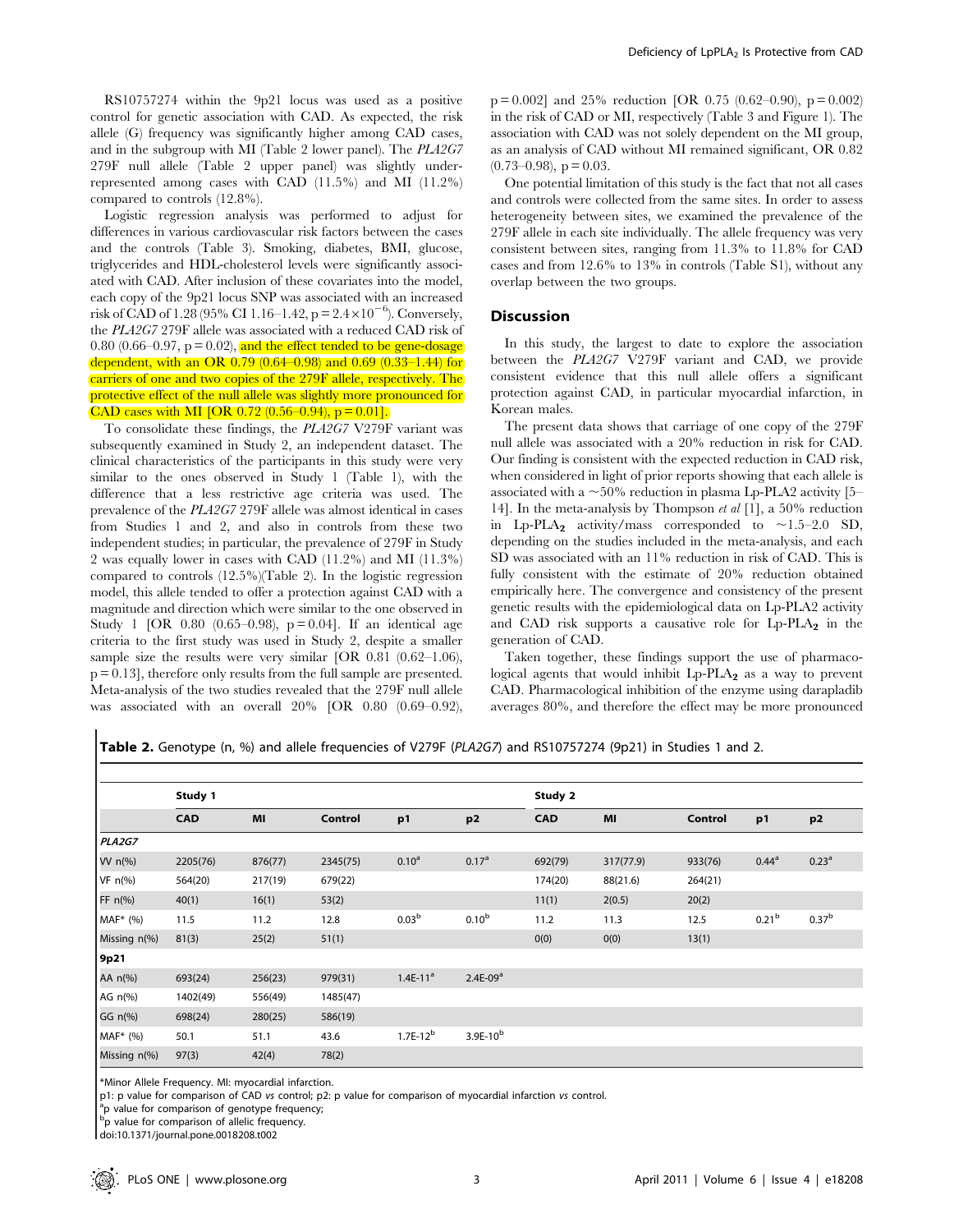Table 3. Logistic regression model of CAD and MI in Studies 1 and 2.

|                                |          | Study 1                |                    |                        |                    | Study 2                |                   |                        |                   |  |  |
|--------------------------------|----------|------------------------|--------------------|------------------------|--------------------|------------------------|-------------------|------------------------|-------------------|--|--|
| <b>Characteristic</b>          |          | <b>CAD</b>             |                    | MI                     |                    | <b>CAD</b>             |                   | MI                     |                   |  |  |
|                                |          | OR (95% CI)            | $p$ value          | OR (95% CI)            | $p$ value          | OR (95% CI)            | $p$ value         | OR (95% CI)            | $p$ value         |  |  |
| Smoking                        |          | $2.85(2.31-3.51)$      | 7.8E-23            | $5.52(3.93 - 7.77)$    | $1.1E-22$          | $2.15(1.68 - 2.75)$    | 1.3E-09           | 2.68 (1.89-3.79)       | 2.6E-08           |  |  |
| Diabetes*                      |          | 2.01 (1.36-2.98)       | 0.0005             | $2.00(1.17 - 3.42)$    | 0.01               |                        |                   |                        |                   |  |  |
| BMI (per 1 kg/m <sup>2</sup> ) |          | $1.06(1.03 - 1.10)$    | 0.0005             | $1.06(1.01-1.11)$      | 0.01               | $1.10(1.06 - 1.14)$    | 1.9E-07           | $1.11(1.06 - 1.16)$    | $1.2E-05$         |  |  |
| Glucose (per 1 mmol/L)         |          | $1.46(1.32 - 1.61)$    | 5.4E-14            | 1.39 (1.23-1.58)       | 3.2E-07            | 1.45 (1.32-1.59)       | $1.2E-14$         | 1.46 (1.29-1.65)       | $9.1E-10$         |  |  |
| Triglycerides (per 1 mmol/L)   |          | $0.81$ (0.74-0.87)     | 6.9E-08            | $0.79$ (0.70-0.88)     | 1.7E-05            | $1.03(0.93 - 1.14)$    | 0.6               | $1.0(0.88 - 1.14)$     | 0.96              |  |  |
| HDL-cholesterol (per 1 mmol/L) |          | $0.13(0.09 - 0.18)$    | 2.4E-29            | $0.09(0.06 - 0.16)$    | 1.8E-20            | $0.28(0.20 - 0.39)$    | $2.1E-13$         | $0.26$ (0.17-0.40)     | 9.9E-10           |  |  |
| PLA2G7                         | F vs V   | $0.80$ $(0.66 - 0.97)$ | 0.02 <sup>a</sup>  | $0.72$ (0.56-0.94)     | 0.01 <sup>a</sup>  | $0.80$ $(0.65 - 0.98)$ | 0.04 <sup>a</sup> | $0.77$ $(0.59 - 1.01)$ | 0.06 <sup>a</sup> |  |  |
|                                | FF vs VV | $0.69$ $(0.33-1.44)$   | 0.07 <sup>b</sup>  | $0.60$ $(0.22 - 1.60)$ | 0.05 <sup>b</sup>  | $0.63$ $(0.28 - 1.42)$ | $0.12^{b}$        | $0.21$ (0.05-0.95)     | 0.08 <sup>b</sup> |  |  |
|                                | VF vs VV | $0.79(0.64 - 0.98)$    |                    | $0.71(0.53 - 0.95)$    |                    | $0.81(0.64 - 1.02)$    |                   | $0.86$ $(0.64 - 1.15)$ |                   |  |  |
| 9p21                           | G vs A   | $1.28(1.16-1.42)$      | 2.4E-06            | $1.44(1.22 - 1.71)$    | 2.5E-05            |                        |                   |                        |                   |  |  |
|                                | GG vs AA | $1.64(1.34 - 2.01)$    | 3.6E-06            | 2.07 (1.47-2.91)       | 1.0E-04            |                        |                   |                        |                   |  |  |
|                                | GA vs AA | $1.14(0.96 - 1.35)$    |                    | $1.60(1.20-2.14)$      |                    |                        |                   |                        |                   |  |  |
|                                |          | <b>Meta</b>            |                    |                        |                    |                        |                   |                        |                   |  |  |
|                                |          | <b>CAD</b>             |                    | MI                     |                    |                        |                   |                        |                   |  |  |
| Characteristic                 |          | OR (95% CI)            | $p$ value          | OR (95% CI)            | $p$ value          |                        |                   |                        |                   |  |  |
| Smoking                        |          | $2.53$ $(2.16 - 2.97)$ | $< 1.0E - 25$      | 3.89 (3.05-4.96)       | $< 1.0E - 25$      |                        |                   |                        |                   |  |  |
| Diabetes*                      |          |                        |                    |                        |                    |                        |                   |                        |                   |  |  |
| BMI (per 1 $\text{kg/m}^2$ )   |          | $1.08(1.05 - 1.11)$    | 1.11E-09           | $1.08(1.04 - 1.11)$    | 9.4E-07            |                        |                   |                        |                   |  |  |
| Glucose (per 1 mmol/L)         |          | $1.45(1.36-1.55)$      | $< 1.0E - 25$      | $1.43(1.31-1.56)$      | 1.8E-15            |                        |                   |                        |                   |  |  |
| Triglycerides (per 1 mmol/L)   |          | $0.88$ $(0.83 - 0.94)$ | 8.36E-05           | $0.87(0.80 - 0.95)$    | 0.001              |                        |                   |                        |                   |  |  |
| HDL-cholesterol (per 1 mmol/L) |          | $0.20(0.16 - 0.26)$    | $< 1.0E - 25$      | $0.17(0.12 - 0.23)$    | $<$ 1.0E-25        |                        |                   |                        |                   |  |  |
| PLA2G7                         | F vs V   | $0.80(0.69 - 0.92)$    | 0.002 <sup>a</sup> | $0.75(0.62 - 0.90)$    | 0.002 <sup>a</sup> |                        |                   |                        |                   |  |  |
|                                | FF vs VV | $0.66$ $(0.38-1.14)$   | 0.05 <sup>b</sup>  | $0.43$ (0.19-0.96)     | 0.03 <sup>b</sup>  |                        |                   |                        |                   |  |  |
|                                | VF vs VV | $0.72$ $(0.62 - 0.84)$ |                    | $0.78$ $(0.64 - 0.95)$ |                    |                        |                   |                        |                   |  |  |

<sup>a</sup>p value for comparison of allelic frequency;

<sup>b</sup>p value for comparison of genotypic frequency. \*no estimate in study 2 and meta-analysis, due to zero count in control group.

doi:10.1371/journal.pone.0018208.t003

than the effect of heterozygous carriage of the null allele. While this offers promise for inhibition, it remains challenging to extrapolate the effect of a genetic defect, established since the time of conception, to a pharmacological intervention of limited duration, usually initiated during adult life. As an illustration, for a similar amplitude, reduction of LDL-cholesterol levels associated with a genetic variant in PCSK9 appears to provide a stronger protection against CAD than would statins [26].

The present study has some limitations. First, we only report here data from men. The PLA2G7 V279F and the 9p21 variants were originally typed in 1130 female cases (diagnosed before age 65) and 1680 controls (clinically devoid of CAD above age 55) from Study 1. No association was observed between V279F mutation and the risk of CAD in this dataset [OR 1.09 (0.85– 1.39),  $p = 0.50$ . However, for reasons which were unclear as the 9p21 locus has been equally associated with CAD in males and females, [21,27] including in Asia [28], no association either was observed with this positive control [OR 1.11 (0.94–1.30)]. One possible explanation for these results is the presence of asymptomatic coronary artery disease among control females, and a corresponding misclassification leading to an absence of detectable association. In these conditions, and considering the fact that no women were available in Study 2 to increase power and replicate findings, it was felt more appropriate, and rigorous, to restrict the present report to males.

The present study is based on a cross-sectional, age-discordant case-control design. Because relatively younger CAD cases (who may have a higher genetic burden than older cases) were compared with older controls, one cannot exclude the possibility that the benefits of carrying the 279F allele may have been overestimated here. This possibility, however, is unlikely, as similar ORs were observed in Study 2 which was not age-restricted. Another limitation of the study is that controls did not have any coronary angiogram performed on them, and some of them may have clinically asymptomatic CAD, which may have led to underestimation of the effect of the variants tested here. Conversely, the angiographic case definition for CAD in non-MI individuals was relatively lenient, and there is a possibility of over-diagnosis of CAD. Still, the overall amplitude of the effect of the positive control 9p21 locus marker in the present study (a 28% increase in CAD risk, Table 3) matched quite closely the effect reported in other case-control studies performed in Korea [23,24] and a recent meta-analysis on this marker [25] [OR 1.25 (1.21–1.29)], suggesting that the amplitude of the protective effect of PLA2G7 279F reported here is quite accurate. Next, in the present study, cases and controls were not all collected from the same centers.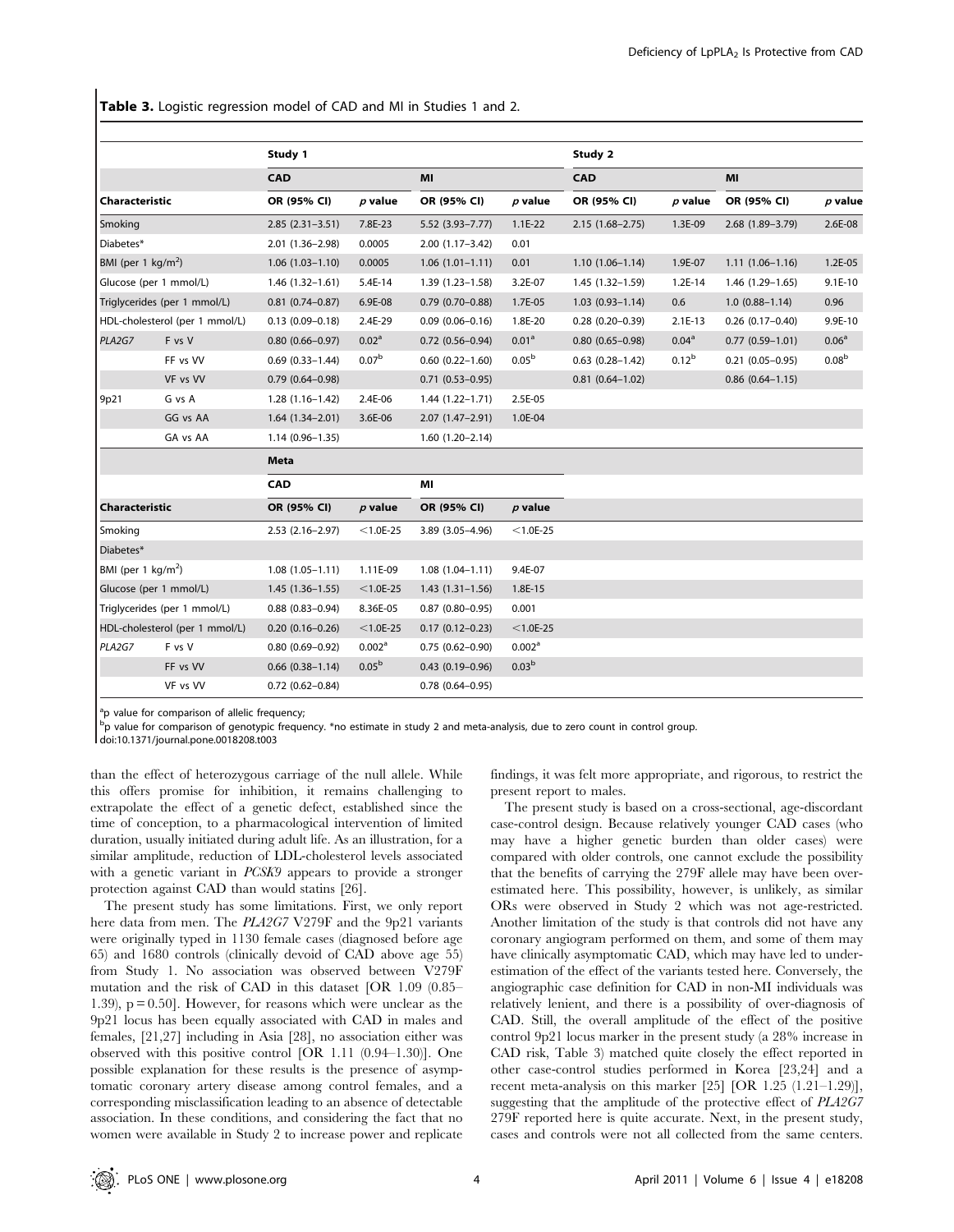

Figure 1. CAD and MI risk (OR and 95% CI) in carriers of the PLA2G7 279F compared to subjects homozygous for the common V279 allele are shown by study and combined using meta-analysis. An additive model was used therefore homozygous carriers of the 279F would be expected to have twice as much risk reduction as compared to heterozygous carriers. CAD – coronary artery disease and MI – myocardial infarction. doi:10.1371/journal.pone.0018208.g001

The genetic homogeneity of the South Korean population, [29] the fact that the allele frequencies did not differ markedly between recruitment centers and the fact that the significance of the results were not affected upon controlling for genomic control inflation factor measured in other studies (1.061) [29] are reassuring. If this inflation factor were applied to our results, the meta-p value marginally increased (0.0027 vs 0.002) and remained significant. Finally, Lp-PLA<sub>2</sub> levels in plasma were not measured in the present study. However, given the large, unambiguous body of published observations, [5–14] one can reliably anticipate that heterozygous carriage of 279F allele is associated with a  $\sim$  50% reduction in activity and homozygosity with almost complete absence of the enzyme in plasma.

In conclusion, the present study indicates that natural, genetic deficiency in Lp-PLA<sub>2</sub> activity due to carriage of  $PLA2G7$  279F null allele offers a certain protection against CAD, in particular MI, in Korean men. As such, these results provide strong evidence for a causal relationship between  $L_p$ -PLA<sub>2</sub> and CAD, and additional support to the concept that pharmacological inhibition of Lp-PLA<sup>2</sup> represents an innovative way to prevent this disease.

#### Methods

#### Study Subjects

For Study 1, CAD cases were enrolled in the Seoul National University Hospital [30], Samsung Medical Center [24] and Yonsei Cardiovascular Hospital [31]. The diagnosis of CAD was based on the presence of MI or on angiographic findings. The diagnosis of MI was made using the World Health Organization criteria including symptoms, enzyme elevation and electrocardiographic changes. Coronary angiograms were interpreted by a consensus of two independent observers. CAD was defined as  $\geq$ 50% luminal stenosis in one or more major coronary arteries. CAD cases were selected among CAD patients diagnosed up to age 60 years. Patients with the following conditions were excluded from participation: valvular heart disease, peripheral vascular disease, significant systemic disease, history of inflammatory disease and history of congestive heart failure with left ventricular ejection fraction <30%. Overall, Seoul National University Hospital, Samsung Medical Center and Yonsei Cardiovascular Hospital contributed PLA2G7 V279F genotypes for 943, 526 and 1340 CAD cases, respectively [this genotype was missing for the remaining 81 cases (2.8%) due to technical reasons, see below] (Table S1).

Controls for Study 1 were healthy volunteers who participated in the Seoul National University Hospital genome study  $(n = 281)$ genotypes) [30], in the Cardiovascular Genome Study  $(n = 667)$ [24], in the Korean Health and Genome Study (KoGES,  $n = 1812$  [29] or at the Health Promotion Center in University Hospitals  $(n = 317)$  [32], with missing genotypes for 51 individuals (1.6%). Controls were aged over 50 years and had not been diagnosed with any cardiovascular diseases at the time of recruitment. Coronary angiography was not performed on the controls since they had no evidence of CAD by symptoms, history or non-invasive testing (electrocardiography). Controls were studied using the same protocol in each center, including a standardized interview focusing on medical history, physical activity, medication, personal habits, a physical examination and blood testing.

Cases and controls from Study 2 were all recruited from the Cardiovascular Genomic Center at Yonsei University Medical Center [31] using a similar inclusion and exclusion criteria, but with a less restrictive age criteria (age  $\leq 80$  for cases and  $\geq 40$  years old for controls). A total of 877 CAD cases (407 MI) and 1230 non-CAD controls were included in Study 2. All cases and 1217 controls had complete genotype data. If the same age criteria from Study 1 are applied, there were 686 CAD cases and 701 non-CAD controls, with complete genotype information.

Written informed consent was obtained from each study participant, and the study protocol was approved by the ethics committee or institutional review board in each of the participating centers (Institutional Review Board of Human Research of Yonsei University, Institutional Review Board of Seoul National University Hospital, Samsung Medical Center Ethics Committee, National Institute of Health Ethics and the Institutional Review Board of the Korean Health and Genomic Study).

## Genotyping

Genomic DNA was prepared from peripheral blood samples using the Puregene DNA purification kit (Gentra, Minneapolis MN, USA). SNPs were genotyped using the TaqMan fluorogenic 5' nuclease assay (ABI, Foster City CA, USA). The final volume of polymerase chain reaction (PCR) was  $5 \mu l$ , containing 10 ng of genomic DNA and 2.5 µl TaqMan Universal PCR Master Mix, with 0.13 µl of 40X Assay Mix (Assay ID C\_11915291\_20 for PLA2G7 RS16874954 and C 26505812 10 for 9p21 locus RS10757274). Thermal cycle conditions were as follows:  $50^{\circ}$ C for 2 min,  $95^{\circ}$ C for 10 min followed by 45 cycles of  $95^{\circ}$ C for 15 s and  $60^{\circ}$ C for 1 min. PCR was performed using a Dual 384-Well GeneAmp PCR System 9700 (ABI) and the endpoint fluorescent readings were performed on an ABI PRISM 7900 HT Sequence Detection System. Duplicate samples  $(n = 212$  for V279F and n = 322 for 9p21) and negative controls were included to ensure genotyping accuracy. The genotyping error rate was 0.2%.

# **Statistics**

Hardy-Weinberg equilibrium was confirmed for both markers using standard approaches. For Studies 1 and 2, the clinical characteristics were compared between CAD patients and control subjects using the chi-square test for categorical variables and 2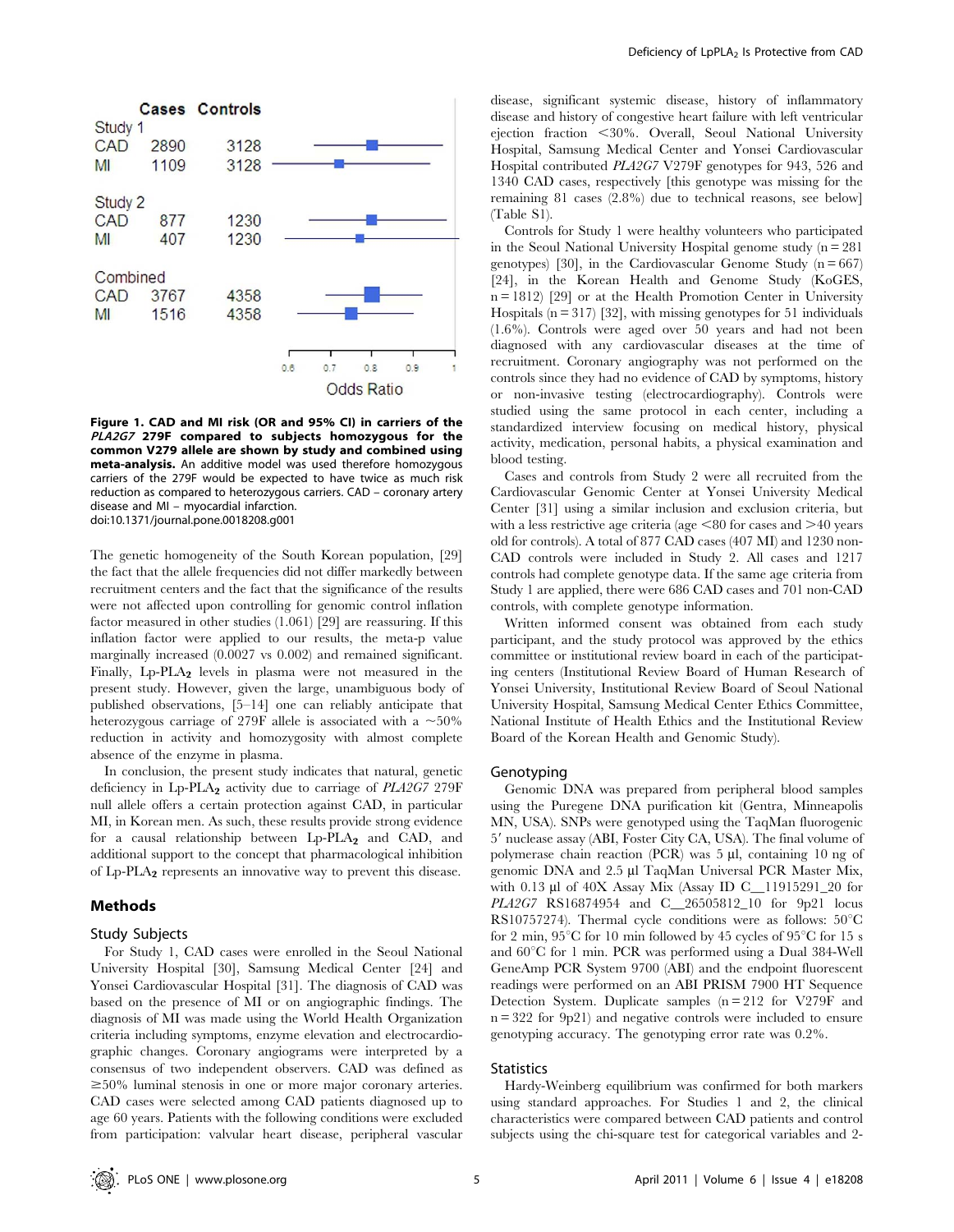tailed Student t-tests or Wilcoxon test (for non-normally distributed triglycerides levels) for continuous variables. The association between genotype and CAD was examined using logistic regression analysis adjusting for age, smoking status (former and current smoker vs never smoker), BMI, diabetes and plasma levels of glucose, triglycerides, HDL-cholesterol and LDLcholesterol. As a large fraction of CAD cases were taking statins, LDL-cholesterol levels were corrected as recommended by Tobin [33] by multiplying LDL-cholesterol levels by a factor of 1.25, corresponding to a conservative average 20% reduction in LDLcholesterol levels in subjects taking statins [34,35]. Since the age distribution of cases (aged  $\leq 60$ ) and controls (aged  $\geq 50$ ) differed by design, age was included in the regression model, but the parameter estimate was not valid. To test for multi-collinearity between the genotype and covariates which could inflate any association, we calculated the variance inflation factor (VIF) and tolerance for all explanatory variables used in the linear regression analysis. All tolerances were close to.60 and none of the VIFs exceeded 2.2 in the regression model, providing no evidence of multi-collinearity. A meta-analysis of the two datasets was performed to provide an overall statistical evaluation of the effect

#### References

- 1. Thompson A, Gao P, Orfei L, Watson S, Di Angelantonio E, et al. (2010) Lipoprotein-associated phospholipase A(2) and risk of coronary disease, stroke, and mortality: collaborative analysis of 32 prospective studies. Lancet 375: 1536–1544.
- 2. Wilensky RL, Macphee CH (2009) Lipoprotein-associated phospholipase A(2) and atherosclerosis. Curr Opin Lipidol 20: 415–420.
- 3. Packard CJ (2009) Lipoprotein-associated phospholipase A2 as a biomarker of coronary heart disease and a therapeutic target. Curr Opin Cardiol 24: 358–363.
- 4. Serruys PW, Garcia-Garcia HM, Buszman P, Erne P, Verheye S, et al. (2008) Effects of the direct lipoprotein-associated phospholipase A(2) inhibitor darapladib on human coronary atherosclerotic plaque. Circulation 118: 1172–1182.
- 5. Stafforini DM, Satoh K, Atkinson DL, Tjoelker LW, Eberhardt C, et al. (1996) Platelet-activating factor acetylhydrolase deficiency. A missense mutation near the active site of an anti-inflammatory phospholipase. J Clin Invest 97: 2784–2791.
- 6. Yamada Y, Yoshida H, Ichihara S, Imaizumi T, Satoh K, et al. (2000) Correlations between plasma platelet-activating factor acetylhydrolase (PAF-AH) activity and PAF-AH genotype, age, and atherosclerosis in a Japanese population. Atherosclerosis 150: 209–216.
- 7. Hou L, Chen S, Yu H, Lu X, Chen J, et al. (2009) Associations of PLA2G7 gene polymorphisms with plasma lipoprotein-associated phospholipase A2 activity and coronary heart disease in a Chinese Han population: the Beijing atherosclerosis study. Hum Genet 125: 11–20.
- Jang Y, Kim OY, Koh SJ, Chae JS, Ko YG, et al. (2006) The Val279Phe variant of the lipoprotein-associated phospholipase A2 gene is associated with catalytic activities and cardiovascular disease in Korean men. J Clin Endocrinol Metab 91: 3521–3527.
- 9. Miwa M, Miyake T, Yamanaka T, Sugatani J, Suzuki Y, et al. (1988) Characterization of serum platelet-activating factor (PAF) acetylhydrolase. Correlation between deficiency of serum PAF acetylhydrolase and respiratory symptoms in asthmatic children. J Clin Invest 82: 1983–1991.
- 10. Satoh N, Asano K, Naoki K, Fukunaga K, Iwata M, et al. (1999) Plasma platelet-activating factor acetylhydrolase deficiency in Japanese patients with asthma. Am J Respir Crit Care Med 159: 974–979.
- 11. Unno N, Nakamura T, Mitsuoka H, Uchiyama T, Yamamoto N, et al. (2002) Association of a G994  $\Rightarrow$  T missense mutation in the plasma platelet-activating factor acetylhydrolase gene with risk of abdominal aortic aneurysm in Japanese. Ann Surg 235: 297–302.
- 12. Wang T, Karino K, Yamasaki M, Zhang Y, Masuda J, et al. (2009) Effects of G994T in the Lp-PLA2 gene on the plasma oxidized LDL level and carotid intima-media thickness in Japanese: the Shimane study. Am J Hypertens 22: 742–747.
- 13. Yamada Y, Ichihara S, Fujimura T, Yokota M (1998) Identification of the G994->T missense in exon 9 of the plasma platelet-activating factor acetylhydrolase gene as an independent risk factor for coronary artery disease in Japanese men. Metabolism 47: 177–181.
- 14. Zhang SY, Shibata H, Karino K, Wang BY, Kobayashi S, et al. (2007) Comprehensive evaluation of genetic and environmental factors influencing the plasma lipoprotein-associated phospholipase A2 activity in a Japanese population. Hypertens Res 30: 403–409.

of the V279F variant on CAD risk using the inverse variance weighted average method [36]. Statistical analyses were performed using SAS v9.0 (SAS Institute Inc, Raleigh NC, USA).

# Supporting Information

Table S1 Genotype and allele frequencies of V279F  $(PLA2G7)$  and RS10757274 (9p21) by centers. (DOC)

# Acknowledgments

The authors appreciate the careful reading and the comments by Matt Nelson, Richard Davies and Colin Macphee.

# Author Contributions

Conceived and designed the experiments: YJ DW J-EL KS JW LC VM PV. Performed the experiments: SK J-EL H-YJ E-YC. Analyzed the data: YJ KS DW JW H-YJ E-YC LC VM. Contributed reagents/materials/ analysis tools: YJ H-SK KWP H-JC I-YO JEP B-SL HJK D-JS JHL SHJ B-GH. Wrote the paper: YJ DW J-EL KS JW LC VM PV.

- 15. Balta G, Gurgey A, Kudayarov DK, Tunc B, Altay C (2001) Evidence for the existence of the PAF acetylhydrolase mutation (Val279Phe) in non-Japanese populations: a preliminary study in Turkey, Azerbaijan, and Kyrgyzstan. Thromb Res 101: 231–234.
- 16. Casas JP, Ninio E, Panayiotou A, Palmen J, Cooper JA, et al. (2010) PLA2G7 genotype, lipoprotein-associated phospholipase A2 activity, and coronary heart disease risk in 10 494 cases and 15 624 controls of European Ancestry. Circulation 121: 2284–2293.
- 17. Shimokata K, Yamada Y, Kondo T, Ichihara S, Izawa H, et al. (2004) Association of gene polymorphisms with coronary artery disease in individuals with or without nonfamilial hypercholesterolemia. Atherosclerosis 172: 167–173.
- 18. Yamada Y, Izawa H, Ichihara S, Takatsu F, Ishihara H, et al. (2002) Prediction of the risk of myocardial infarction from polymorphisms in candidate genes. N Engl J Med 347: 1916–1923.
- 19. Assimes TL, Knowles JW, Basu A, Iribarren C, Southwick A, et al. (2008) Susceptibility locus for clinical and subclinical coronary artery disease at chromosome 9p21 in the multi-ethnic ADVANCE study. Hum Mol Genet 17: 2320–2328.
- 20. McPherson R, Pertsemlidis A, Kavaslar N, Stewart A, Roberts R, et al. (2007) A common allele on chromosome 9 associated with coronary heart disease. Science 316: 1488–1491.
- 21. Samani NJ, Erdmann J, Hall AS, Hengstenberg C, Mangino M, et al. (2007) Genomewide association analysis of coronary artery disease. N Engl J Med 357: 443–453.
- 22. Zhou L, Zhang X, He M, Cheng L, Chen Y, et al. (2008) Associations between single nucleotide polymorphisms on chromosome 9p21 and risk of coronary heart disease in Chinese Han population. Arterioscler Thromb Vasc Biol 28: 2085–2089.
- 23. Hinohara K, Nakajima T, Takahashi M, Hohda S, Sasaoka T, et al. (2008) Replication of the association between a chromosome 9p21 polymorphism and coronary artery disease in Japanese and Korean populations. J Hum Genet 53: 357–359.
- 24. Shen GQ, Li L, Rao S, Abdullah KG, Ban JM, et al. (2008) Four SNPs on chromosome 9p21 in a South Korean population implicate a genetic locus that confers high cross-race risk for development of coronary artery disease. Arterioscler Thromb Vasc Biol 28: 360–365.
- 25. Palomaki GE, Melillo S, Bradley LA (2010) Association between 9p21 genomic markers and heart disease: a meta-analysis. JAMA 303: 648–656.
- 26. Cohen JC, Boerwinkle E, Mosley TH, Jr., Hobbs HH (2006) Sequence variations in PCSK9, low LDL, and protection against coronary heart disease. N Engl J Med 354: 1264–1272.
- 27. Schunkert H, Gotz A, Braund P, McGinnis R, Tregouet DA, et al. (2008) Repeated replication and a prospective meta-analysis of the association between chromosome 9p21.3 and coronary artery disease. Circulation 117: 1675–1684.
- 28. Patsopoulos NA, Tatsioni A, Ioannidis JP (2007) Claims of sex differences: an empirical assessment in genetic associations. JAMA 298: 880–893.
- 29. Cho YS, Go MJ, Kim YJ, Heo JY, Oh JH, et al. (2009) A large-scale genomewide association study of Asian populations uncovers genetic factors influencing eight quantitative traits. Nat Genet 41: 527–534.
- 30. Park KW, Choi JH, Chae IH, Cho HJ, Oh S, et al. (2003) Hepatic lipase C514T polymorphism and its relationship with plasma HDL-C levels and coronary artery disease in Koreans. J Biochem Mol Biol 36: 237–242.